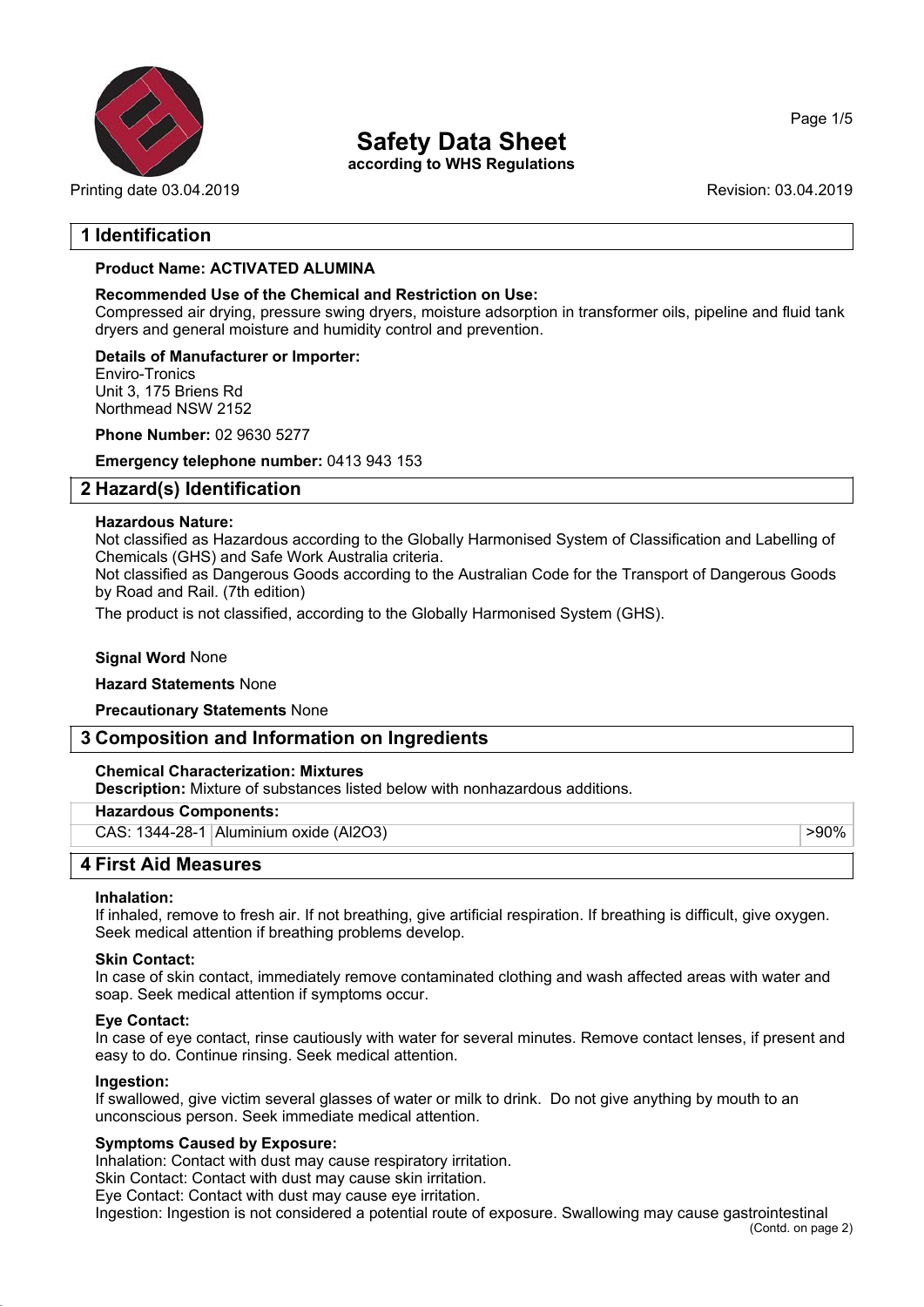**according to WHS Regulations**

Printing date 03.04.2019 **Revision: 03.04.2019** Revision: 03.04.2019

#### **Product Name: ACTIVATED ALUMINA**

irritation.

## **5 Fire Fighting Measures**

**Suitable Extinguishing Media:** Carbon dioxide, dry chemical or sand. Do not use halocarbon extinguishers

#### **Specific Hazards Arising from the Chemical:**

No hazardous decomposition products known.

This product does not present fire or explosion hazards as supplied. Containers close to fire should be removed only if safe to do so.

#### **Special Protective Equipment and Precautions for Fire Fighters:**

When fighting a major fire wear self-contained breathing apparatus and protective equipment.

#### **6 Accidental Release Measures**

#### **Personal Precautions, Protective Equipment and Emergency Procedures:**

Wear approved dust mask and full protective clothing. Evacuate all non-essential personnel from affected area. Do not breathe dust. Ensure adequate ventilation. Avoid generating dust.

#### **Environmental Precautions:**

In the event of a major spill, prevent spillage from entering drains or water courses.

#### **Methods and Materials for Containment and Cleaning Up:**

Sweep material and collect in suitable container for subsequent disposal. Avoid generating dust. Provide adequate ventilation.

## **7 Handling and Storage**

#### **Precautions for Safe Handling:**

Use of safe work practices are recommended to avoid eye or skin contact and inhalation of dust. Food, beverages and tobacco products should not be stored or consumed where this material is in use. Always wash hands before smoking, eating, drinking or using the toilet. Wash contaminated clothing and other protective equipment before storage or re-use. Provide eyewash fountains and safety showers in close proximity to points of potential exposure.

#### **Conditions for Safe Storage:**

Store in a cool, dry and well ventilated area. Keep container tightly closed when not in use. Keep away from strong acids and bases, chlorine trifluoride, ethylene oxide, halogenated hydrocarbon, oxygen difluoride, sodium nitrate and vinyl compounds.

## **8 Exposure Controls and Personal Protection**

#### **Exposure Standards:**

#### **CAS: 1344-28-1 Aluminium oxide (Al2O3)**

NES TWA: 10 mg/m<sup>3</sup>

#### **Engineering Controls:**

Provide exhaust ventilation or other engineering controls to keep the airborne concentrations of vapour below occupational exposure standards.

#### **Respiratory Protection:**

Where an inhalation risk exists, wear a Class P1 (particulate) respirator. At high dust levels, wear a powered air purifying respirator (PAPR) with Class P3 (Particulate) filter or an air-line respirator or a full-face Class P3 (particulate) respirator. See Australian/New Zealand Standards AS/NZS 1715 and 1716 for more information.

#### **Skin Protection:**

Protective gloves. See Australian/New Zealand Standard AS/NZS 2161 for more information.When selecting gloves for use against certain chemicals, the degradation resistance, permeation rate and permeation breakthrough time should be considered.

Page 2/5

(Contd. of page 1)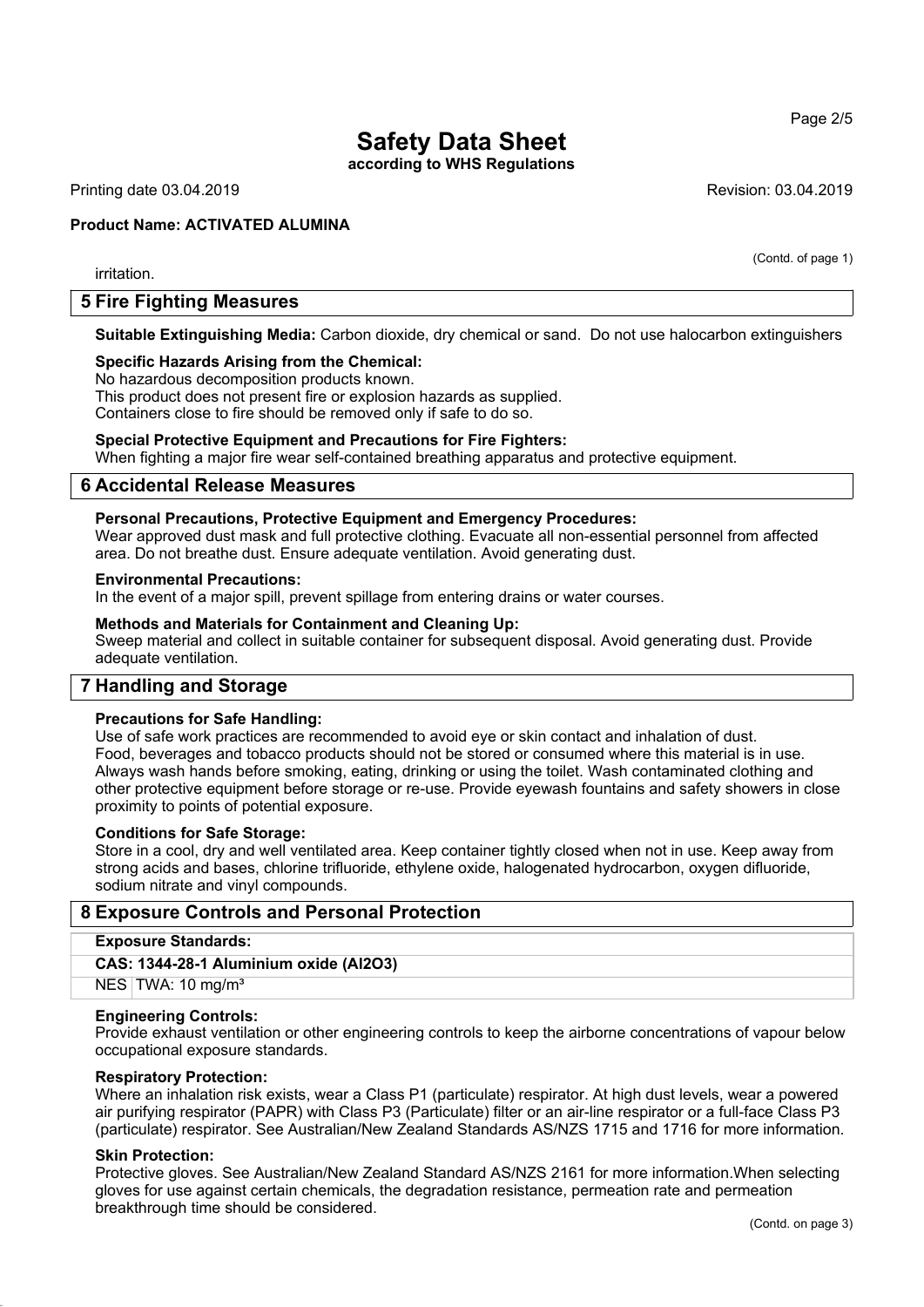**according to WHS Regulations**

Printing date 03.04.2019 **Revision: 03.04.2019** Revision: 03.04.2019

#### **Product Name: ACTIVATED ALUMINA**

(Contd. of page 2)

Occupational protective clothing (depending on conditions in which it has to be used, in particular as regards the period for which it is worn, which shall be determined on the basis of the seriousness of the risk, the frequency of exposure to the risk, the characteristics of the workstation of each worker and the performance of the protective clothing). See Australian/New Zealand Standard AS/NZS 4501 for more information.

#### **Eye and Face Protection:**

Eye and face protectors for protection against dust. See Australian/New Zealand Standard AS/NZS 1337 for more information.

## **9 Physical and Chemical Properties**

| Appearance:                                                   |                                                                      |
|---------------------------------------------------------------|----------------------------------------------------------------------|
| Form:                                                         | Solid                                                                |
| Colour:                                                       | White                                                                |
| Odour:                                                        | <b>Odourless</b>                                                     |
| <b>Odour Threshold:</b>                                       | Not determined.                                                      |
| pH-Value:                                                     | 8 - 11 (Solution)                                                    |
| Melting point/freezing point:                                 | No information available                                             |
| Initial Boiling Point/Boiling Range: No information available |                                                                      |
| <b>Flash Point:</b>                                           | Not applicable                                                       |
| <b>Flammability:</b>                                          | This product does not present fire or explosion hazards as supplied. |
| <b>Auto-ignition Temperature:</b>                             | No information available                                             |
| <b>Decomposition Temperature:</b>                             | No information available                                             |
| <b>Explosion Limits:</b>                                      |                                                                      |
| Lower:                                                        | Not applicable                                                       |
| Upper:                                                        | Not applicable                                                       |
| <b>Vapour Pressure:</b>                                       | Not applicable.                                                      |
| Density at 20 °C:                                             | $0.3 - 0.8$ g/cm <sup>3</sup>                                        |
| <b>Vapour Density:</b>                                        | Not applicable.                                                      |
| <b>Evaporation Rate:</b>                                      | Not applicable                                                       |
| <b>Solubility in Water:</b>                                   | Practically insoluble                                                |

## **10 Stability and Reactivity**

**Possibility of Hazardous Reactions:** Hazardous polymerisation will not occur.

**Chemical Stability:** Stable at ambient temperature and under normal conditions of use.

**Conditions to Avoid:** No further relevant information available.

#### **Incompatible Materials:**

Strong acids and bases, chlorine trifluoride, ethylene oxide, halogenated hydrocarbon, oxygen difluoride, sodium nitrate and vinyl compounds.

**Hazardous Decomposition Products:** No hazardous decomposition products known.

## **11 Toxicological Information**

#### **Toxicity:**

#### **LD**₅₀**/LC**₅₀ **Values Relevant for Classification:**

**CAS: 1344-28-1 Aluminium oxide (Al2O3)**

Oral LD50 >5000 mg/kg (rat)

#### **Acute Health Effects**

**Inhalation:** Contact with dust may cause respiratory irritation. **Skin:** Contact with dust may cause skin irritation. **Eye:** Contact with dust may cause eye irritation.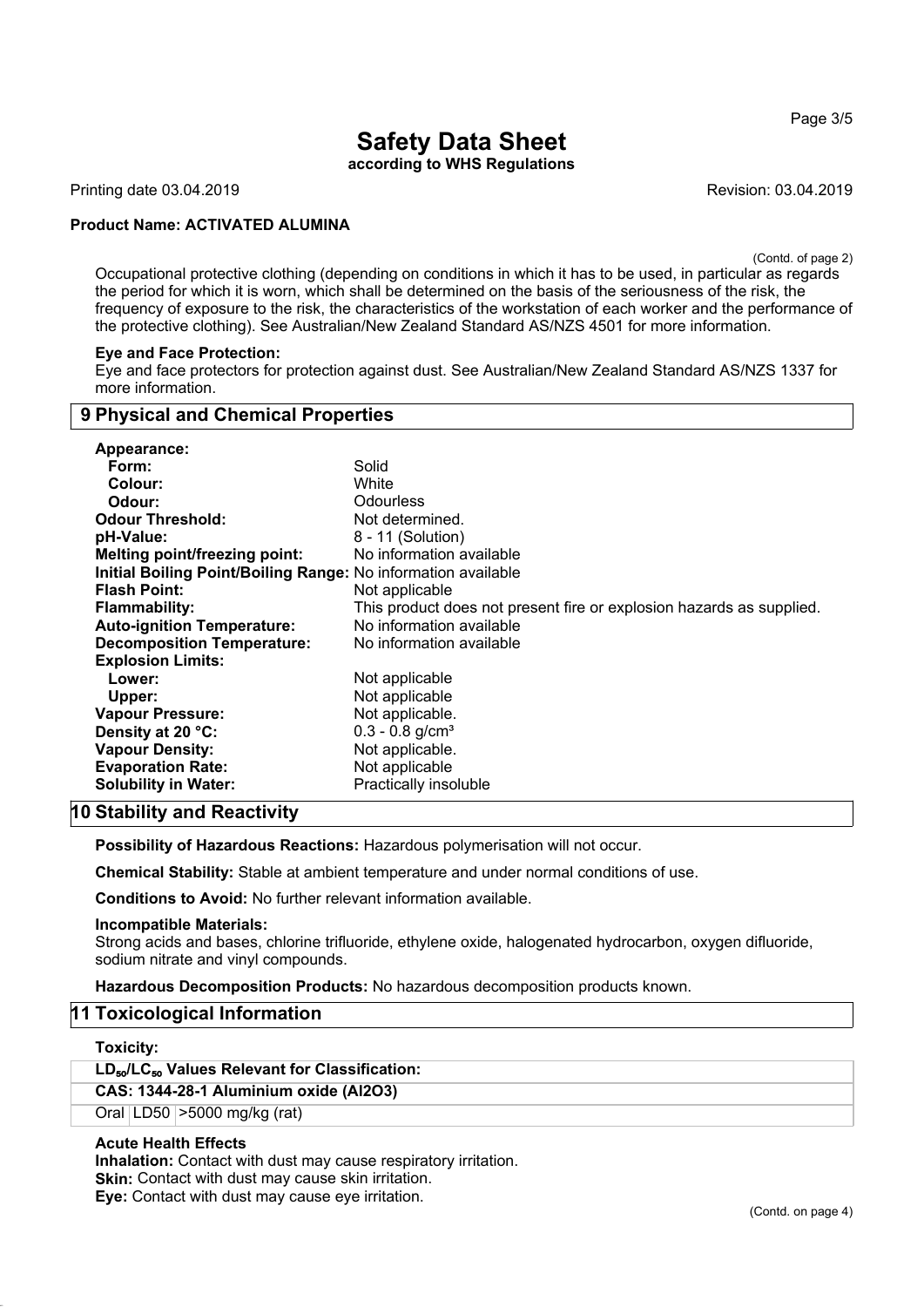**according to WHS Regulations**

Printing date 03.04.2019 **Revision: 03.04.2019** Revision: 03.04.2019

(Contd. of page 3)

#### **Product Name: ACTIVATED ALUMINA**

**Ingestion:**

Ingestion is not considered a potential route of exposure. Swallowing may cause gastrointestinal irritation.

**Skin Corrosion / Irritation:** Based on classification principles, the classification criteria are not met.

**Serious Eye Damage / Irritation:** Based on classification principles, the classification criteria are not met.

**Respiratory or Skin Sensitisation:** Based on classification principles, the classification criteria are not met.

**Germ Cell Mutagenicity:** Based on classification principles, the classification criteria are not met.

**Carcinogenicity:** This product does NOT contain any IARC listed chemicals.

**Reproductive Toxicity:** Based on classification principles, the classification criteria are not met.

**Specific Target Organ Toxicity (STOT) - Single Exposure:** Based on classification principles, the classification criteria are not met.

**Specific Target Organ Toxicity (STOT) - Repeated Exposure:** Based on classification principles, the classification criteria are not met.

**Aspiration Hazard:** Based on classification principles, the classification criteria are not met.

**Chronic Health Effects:** No information available

**Existing Conditions Aggravated by Exposure:** No information available

**Additional toxicological information:** No information available

## **12 Ecological Information**

**Ecotoxicity:** No further relevant information available.

**Aquatic toxicity:** No further relevant information available.

**Persistence and Degradability:** No further relevant information available.

**Bioaccumulative Potential:** No further relevant information available.

**Mobility in Soil:** No further relevant information available.

**Other adverse effects:** No further relevant information available.

## **13 Disposal Considerations**

**Disposal Methods and Containers:** Dispose according to applicable local and state government regulations.

**Special Precautions for Landfill or Incineration:** Please consult your state Land Waste Management Authority for more information.

## **14 Transport Information**

**UN Number** Not regulated

**Proper Shipping Name** Not regulated

**Dangerous Goods Class** Not regulated

**Packing Group:** Not regulated

## **15 Regulatory Information**

**Australian Inventory of Chemical Substances:**

CAS: 1344-28-1 Aluminium oxide (Al2O3)

(Contd. on page 5)